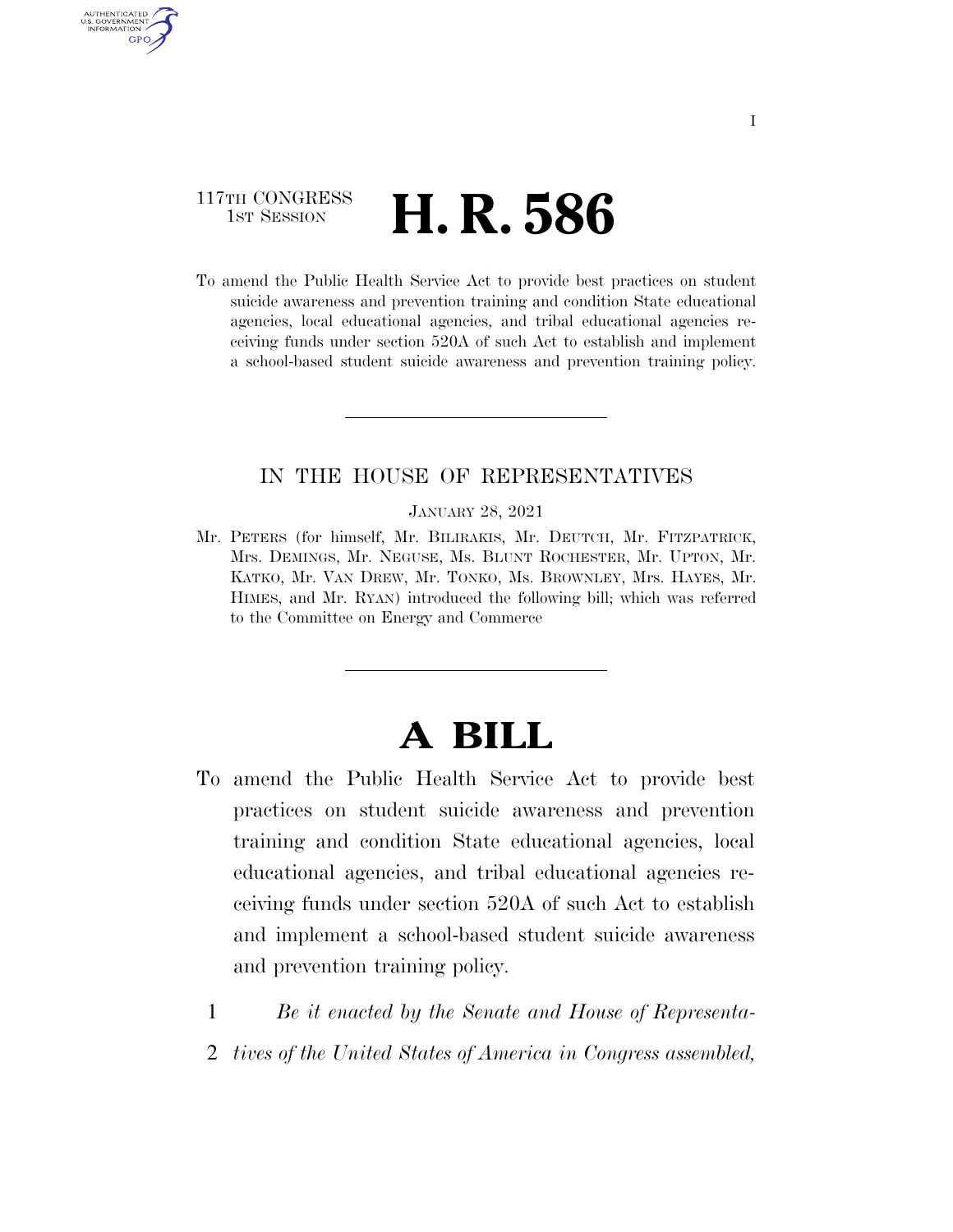#### **SECTION 1. SHORT TITLE.**

 This Act may be cited as the ''Suicide Training and Awareness Nationally Delivered for Universal Prevention Act of 2021'' or the ''STANDUP Act of 2021''.

### **SEC. 2. STUDENT SUICIDE AWARENESS AND PREVENTION TRAINING.**

 (a) IN GENERAL.—Title V of the Public Health Serv- ice Act is amended by inserting after section 520A of such Act (42 U.S.C. 290bb–32) the following:

## **''SEC. 520B. STUDENT SUICIDE AWARENESS AND PREVEN-TION TRAINING POLICIES.**

 ''(a) IN GENERAL.—As a condition on receipt of funds under section 520A, each State educational agency, local educational agency, and Tribal educational agency that receives such funds, directly or through a State or Indian Tribe, for activities to be performed within sec- ondary schools, including the Project AWARE State Edu-cation Agency Grant Program, shall—

 ''(1) establish and implement a school-based student suicide awareness and prevention training policy;

 $\frac{1}{2}$   $\frac{1}{2}$  consult with stakeholders (including prin- cipals, teachers, parents, local Tribal officials, and other school leaders) in the development of the pol-25 icy under subsection  $(a)(1)$ ; and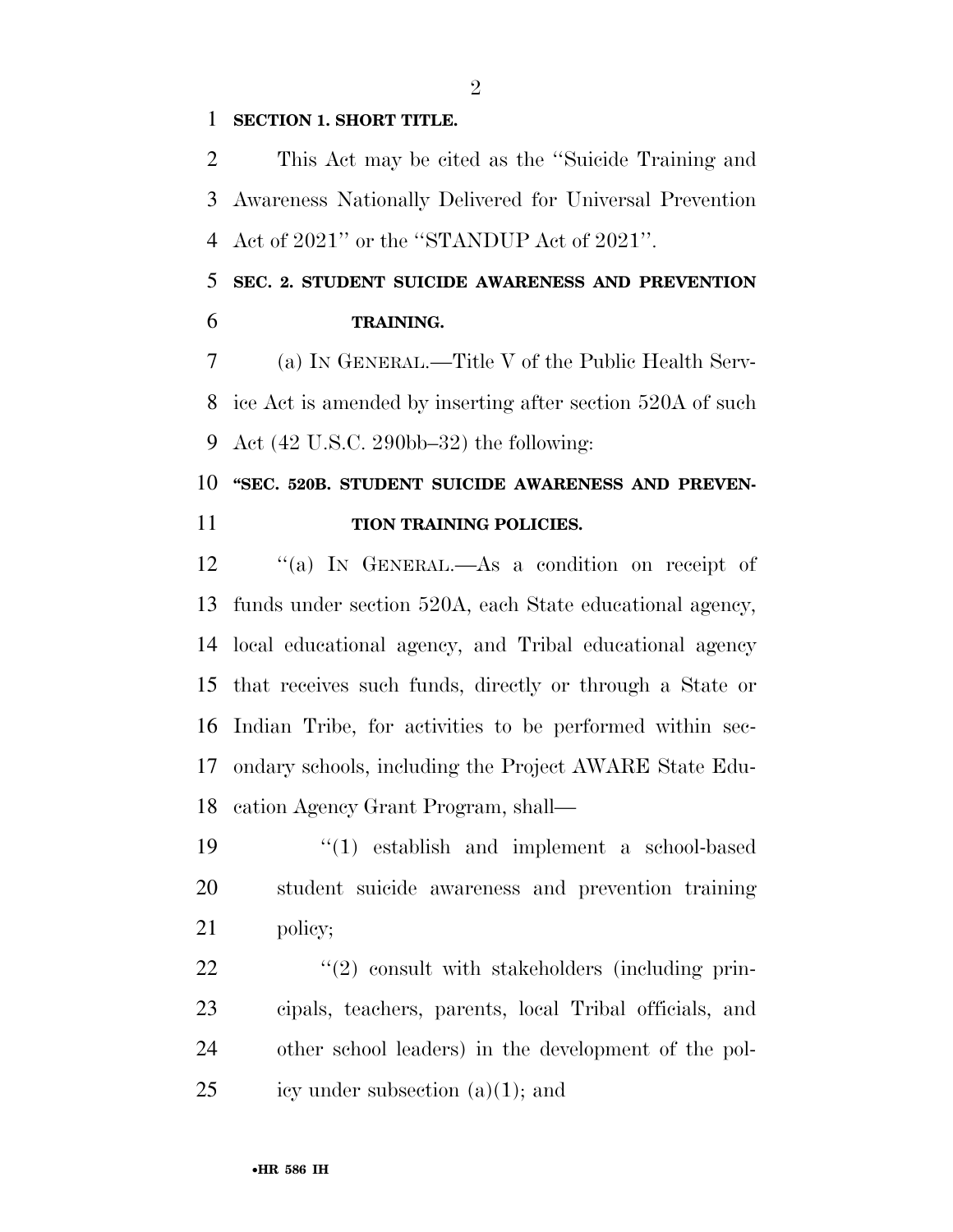| $\mathbf{1}$   | $(3)$ collect and report information in accord-          |
|----------------|----------------------------------------------------------|
| $\overline{2}$ | ance with subsection (c).                                |
| 3              | "(b) SCHOOL-BASED STUDENT SUICIDE AWARENESS              |
| $\overline{4}$ | AND PREVENTION TRAINING POLICY. A school-based           |
| 5              | student suicide awareness and prevention training policy |
| 6              | implemented pursuant to subsection $(a)$ —               |
| $\overline{7}$ | $\lq(1)$ shall be evidence-based;                        |
| 8              | $\lq(2)$ shall be culturally and linguistically appro-   |
| 9              | priate;                                                  |
| 10             | $"$ (3) shall provide evidence-based training to         |
| 11             | students in grades 6 through 12, in coordination         |
| 12             | with school-based mental health service providers as     |
| 13             | defined in section $4102(6)$ of the Elementary and       |
| 14             | Secondary Education Act of 1965, if applicable, re-      |
| 15             | garding—                                                 |
| 16             | $\lq\lq$ suicide education and awareness, in-            |
| 17             | cluding warning signs of self-harm or suicidal           |
| 18             | ideation;                                                |
| 19             | "(B) methods that students can use to                    |
| 20             | seek help for themselves and others; and                 |
| 21             | "(C) student resources for suicide aware-                |
| 22             | ness and prevention;                                     |
| 23             | "(4) shall provide for retraining of such stu-           |
| 24             | dents every school year;                                 |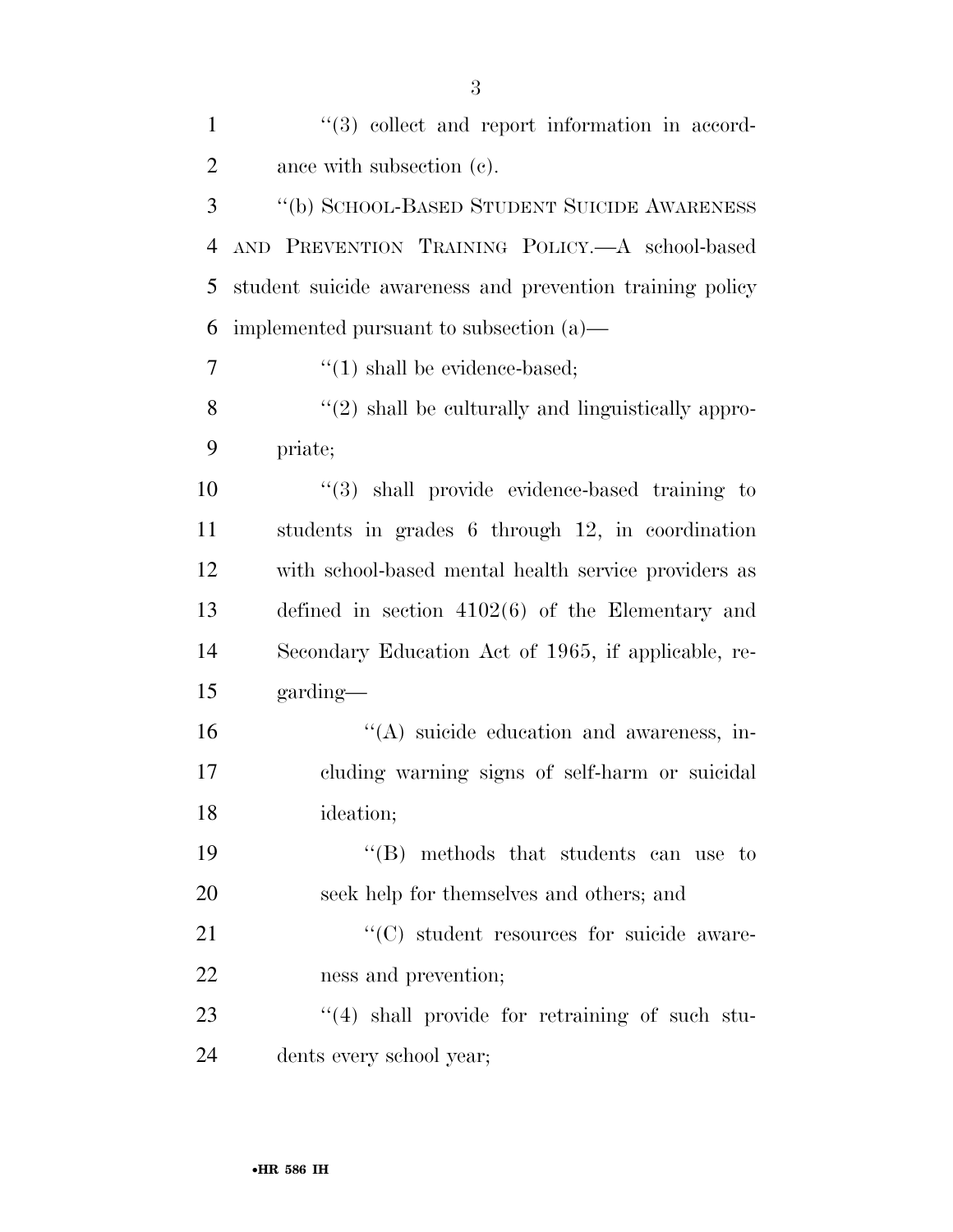1 ''(5) may last for such period as the State edu- cational agency, local educational agency, or Tribal educational agency involved determines to be appro-priate;

5 "(6) may be implemented through any delivery method, including in-person trainings, digital trainings, or train-the-trainer models; and

8 "(7) may include discussion of comorbidities or risk factors for suicidal ideation or self-harm, includ- ing substance misuse, sexual or physical abuse, men- tal illness, or other evidence-based comorbidities and risk factors.

13 "(c) COLLECTION OF INFORMATION AND REPORT- ING.—Each State educational agency, local educational agency, and Tribal educational agency that receives funds under section 520A shall, with respect to each school served by the agency, collect and report to the Secretary the following information:

19  $\frac{1}{2}$  The number of student trainings con-ducted.

 ''(2) The number of students trained, disaggre-gated by age and grade level.

23 "(3) The number of help-seeking reports made by students after implementation of such policy.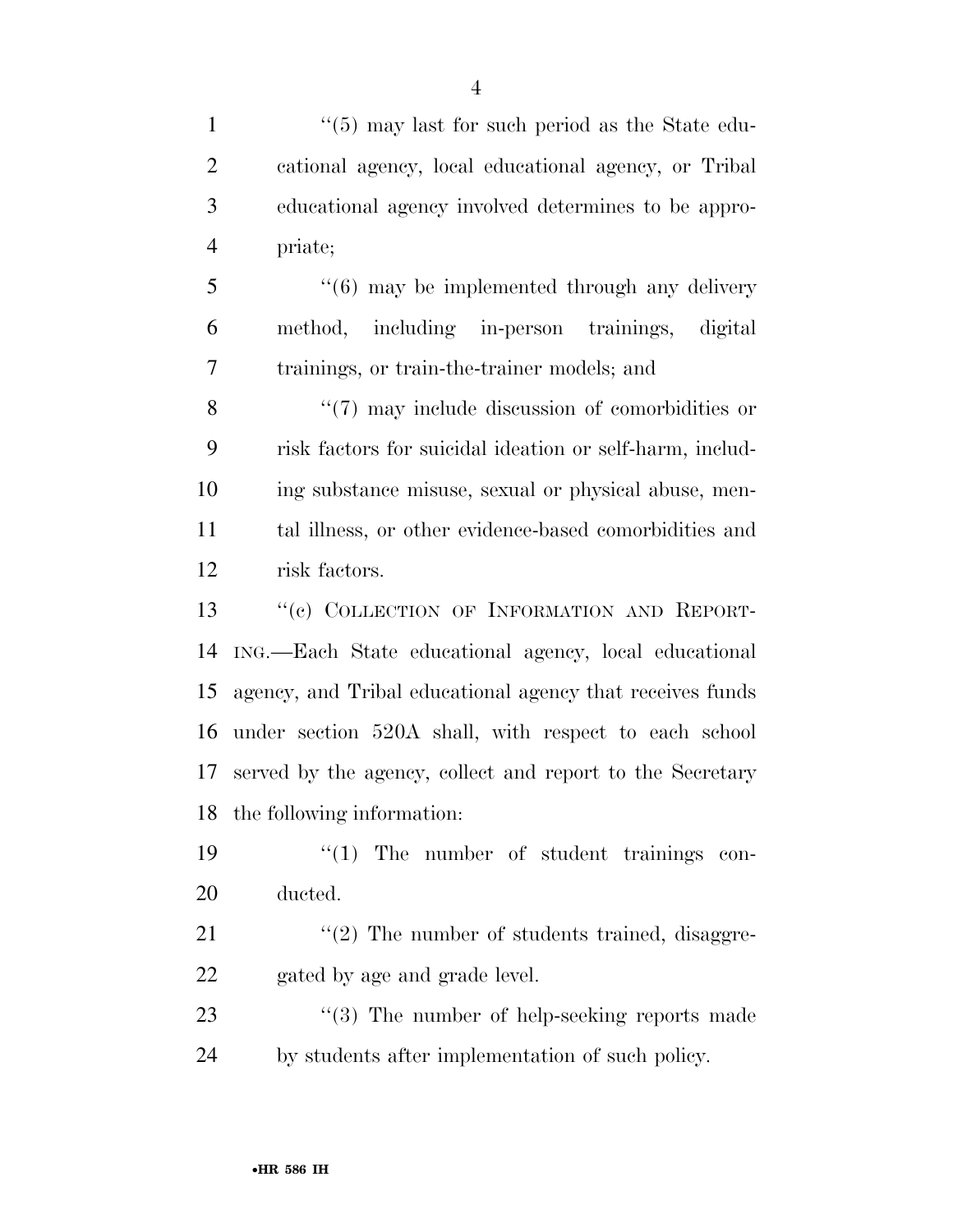''(d) EVIDENCE-BASED PROGRAM LISTING.—The Secretary of Health and Human Services shall coordinate with the Secretary of Education to make publicly available the policies established by State educational agencies, local educational agencies, and Tribal educational agencies pur- suant to this section and the training that is available to students and teams pursuant to such policies, including identification of whether such training is available to trainees at no cost.

 ''(e) IMPLEMENTATION TIMELINE.—A State edu- cational agency, local educational agency, or Tribal edu- cational agency shall establish and begin implementation 13 of the policies required by subsection  $(a)(1)$  not later than the beginning of the third fiscal year following the date of enactment of this section for which the agency receives funds under section 520A.

 ''(f) DEFINITIONS.—In this section and section 520B–1:

19 ''(1) The term 'evidence-based' has the meaning given to such term in section 8101 of the Elemen-21 tary and Secondary Education Act of 1965.

  $\qquad$   $\qquad$   $\qquad$   $\qquad$   $\qquad$   $\qquad$   $\qquad$   $\qquad$   $\qquad$   $\qquad$   $\qquad$   $\qquad$   $\qquad$   $\qquad$   $\qquad$   $\qquad$   $\qquad$   $\qquad$   $\qquad$   $\qquad$   $\qquad$   $\qquad$   $\qquad$   $\qquad$   $\qquad$   $\qquad$   $\qquad$   $\qquad$   $\qquad$   $\qquad$   $\qquad$   $\qquad$   $\qquad$   $\qquad$   $\qquad$   $\qquad$  the meaning given to such term in section 8101 of the Elementary and Secondary Education Act of 1965.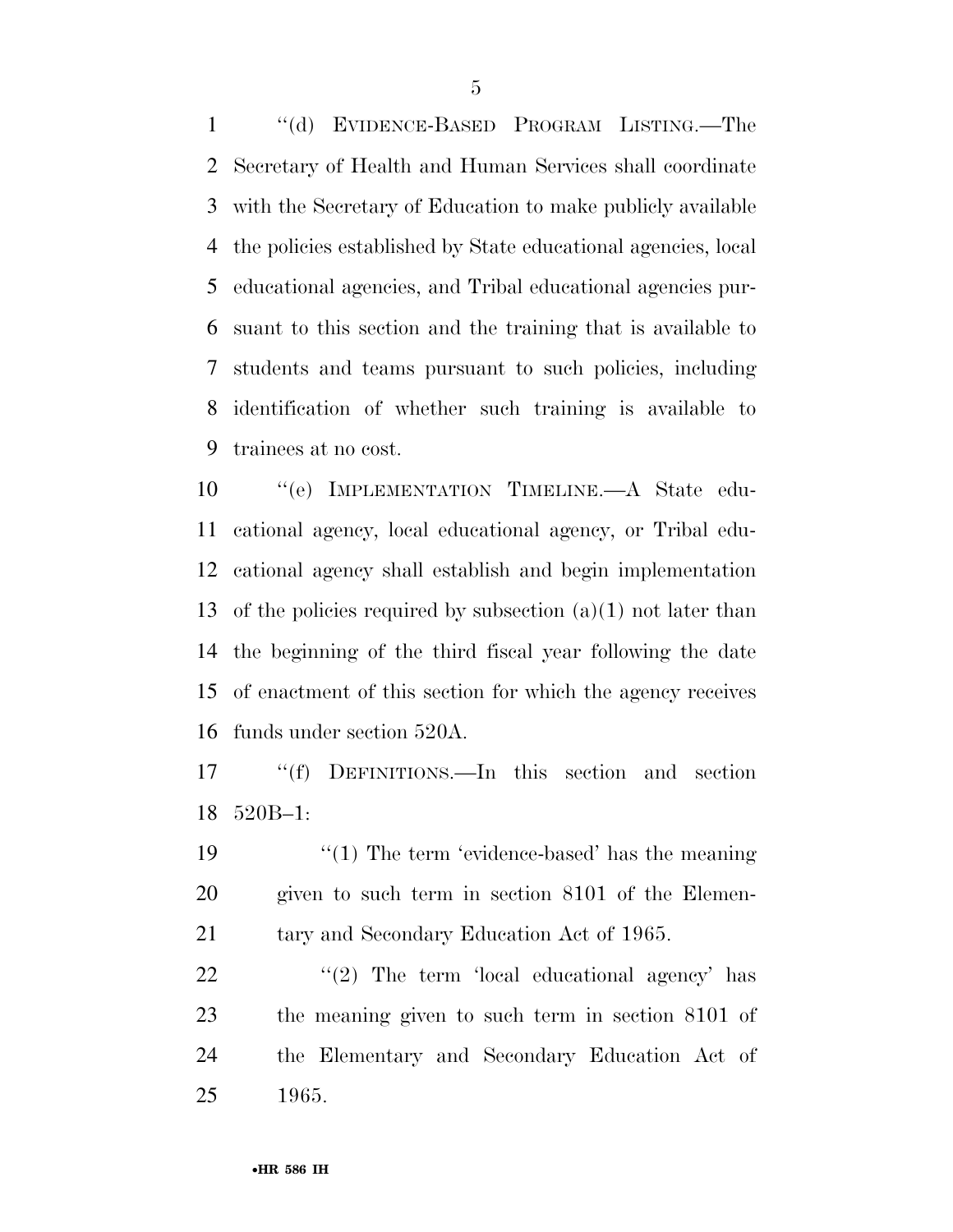| $\mathbf{1}$   | "(3) The term 'State educational agency' has             |
|----------------|----------------------------------------------------------|
| $\overline{2}$ | the meaning given to such term in section 8101 of        |
| 3              | the Elementary and Secondary Education Act of            |
| $\overline{4}$ | 1965.                                                    |
| 5              | "(4) The term 'Tribal educational agency' has            |
| 6              | the meaning given to the term 'tribal educational        |
| 7              | agency' in section 6132 of the Elementary and Sec-       |
| 8              | ondary Education Act of 1965.                            |
| 9              | "SEC. 520B-1. BEST PRACTICES FOR STUDENT SUICIDE         |
| 10             | AWARENESS AND PREVENTION TRAINING.                       |
| 11             | "The Secretary of Health and Human Services, in          |
| 12             | consultation with the Secretary of Education and the Bu- |
| 13             | reau of Indian Education, shall—                         |
| 14             | $\lq(1)$ publish best practices for school-based stu-    |
| 15             | dent suicide awareness and prevention training, pur-     |
| 16             | suant to section 520B, that are based on—                |
| 17             | $\lq\lq$ evidence-based practices; and                   |
| 18             | "(B) input from relevant Federal agencies,               |
| 19             | national organizations, Indian Tribes and Trib-          |
| 20             | al organizations, and related stakeholders;              |
| 21             | $\lq(2)$ publish guidance, based on the best prac-       |
| 22             | tices under paragraph (1), to provide State edu-         |
| 23             | cational agencies, local educational agencies, and       |
| 24             | Tribal educational agencies with information on stu-     |